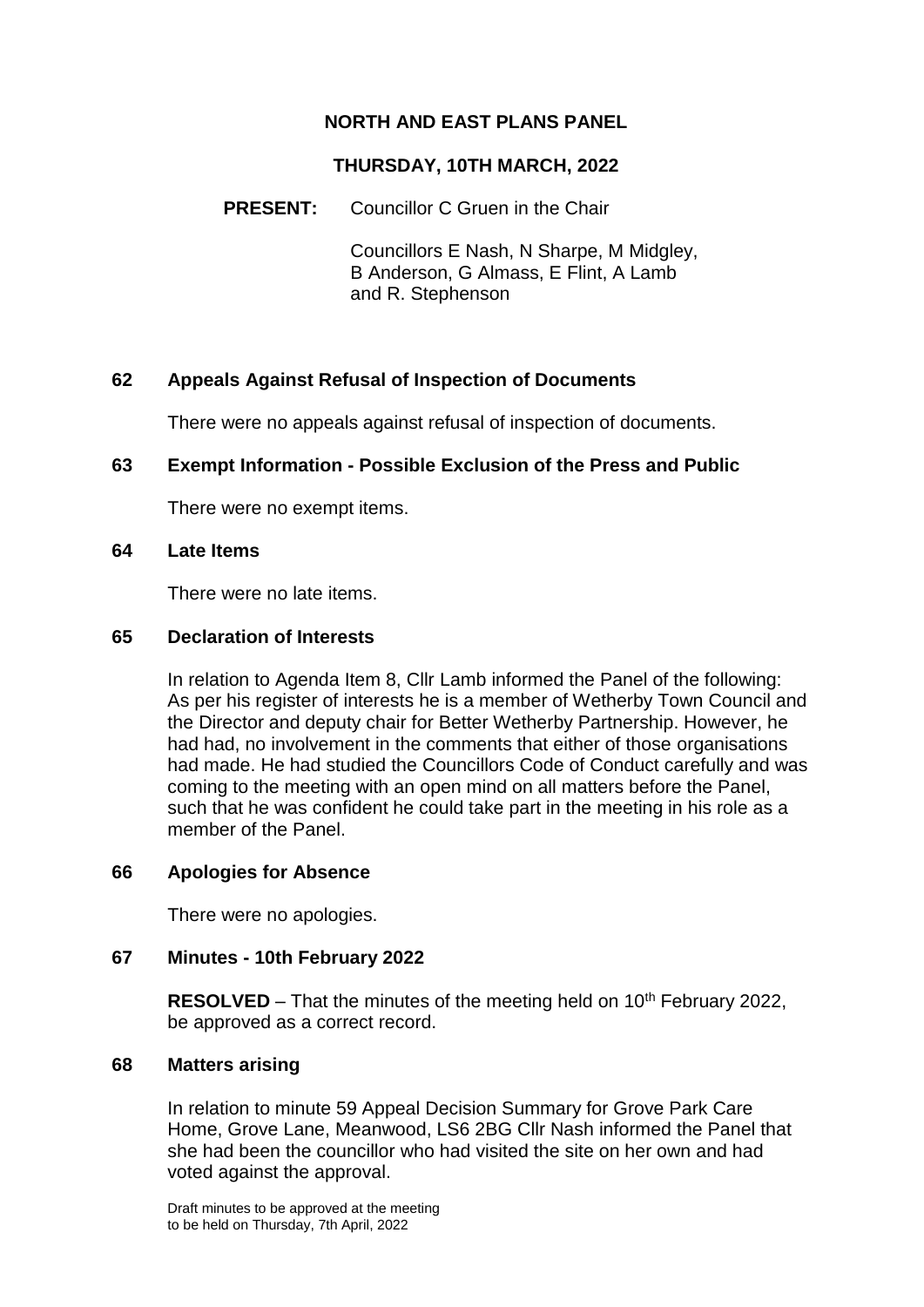Cllr Nash said that the Panel visits were an important part of the planning process. She explained that she had not been part of the site visits earlier in the day as she had already visited the site at Wetherby twice previously and she had also visited the site at Buslingthorpe Lane when it had been to this Panel previously. It was noted that Cllr Nash had attended the sites with officers.

**69 19/07024/FU, Demolition of existing industrial buildings, repair and retention of existing boundary wall, and redevelopment of site with five multi-storey apartment blocks providing 371 dwellings (comprising 132 x 1 - beds, 198 x 2 beds and 41 x 3 beds) with associated ancillary community facilities; children's play area, public and private open spaces; basement under - croft and surface level car parking: landscaping; upgrading of vehicular and pedestrian accesses off Buslingthorpe lane; internal roads and footpaths; and other infrastructure, Hilltop Works, Buslingthorpe Lane, Leeds, LS7 2DB.**

The report of the Chief Planning Officer set out a position statement to inform Members of a proposal for the demolition of industrial buildings, repair and retention of existing boundary wall, and redevelopment of the site with five multi-storey apartments blocks providing 371 dwellings with associated ancillary community facilities at Hilltop Works, Bustlingthorpe Lane, Leeds, LS7 2DB.

Members had attended a site visit earlier in the day. Slides and photographs were shown at the meeting.

Members were informed of the following points:

- The site has been largely vacant for a significant number of years and has fallen into disrepair. A small section of the site at the eastern end is still in economic use as a car repair garage. Members were advised that this a small proportion of the site and it is considered that to develop this site would be beneficial to the wider area and the Conservation Area in particular.
- The proposal had originally been for 449 units but has since been reduced to 371 units comprising of:
	- $\circ$  132 x 1 bed units
	- $\circ$  198 x 2 bed units; and
	- $\circ$  41 x 3 bed units
- The scheme proposes a children's play area, public and private open space, basement under-croft and surface level car parking, landscaping, upgrading of vehicular and pedestrian access off Buslingthorpe Lane, internal roads and footpaths.
- The proposal is for a series of 5 blocks of units:
	- o Blocks A and B to be 10 storeys stepping down to 6 storeys towards the Eastern boundary
	- o Block C and D to 8 storeys with Block D stepping down to 7 storeys to the east

Draft minutes to be approved at the meeting to be held on Thursday, 7th April, 2022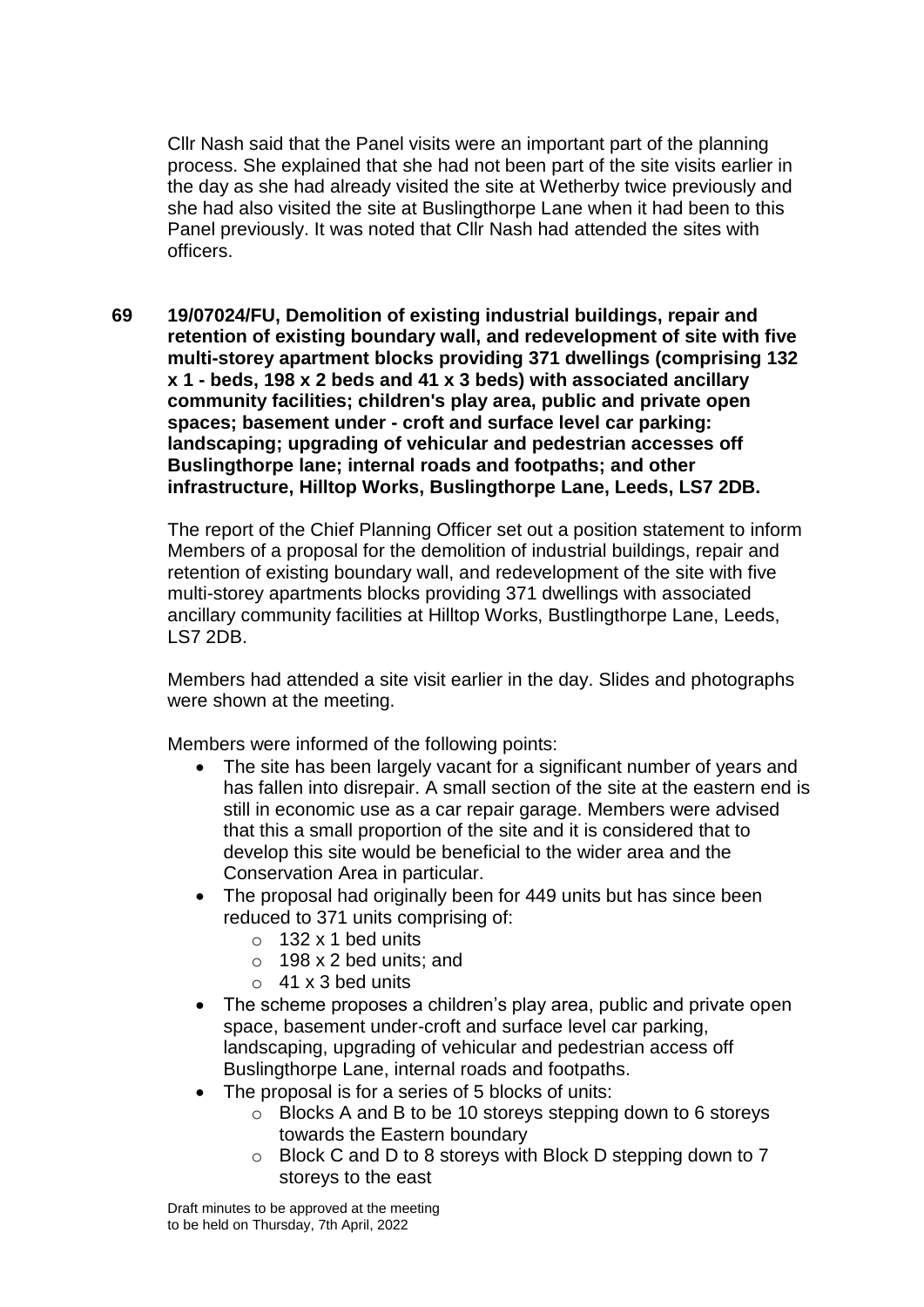- o Block E to be 6 storeys
- Two access points to the site are proposed. Surface car parking has been minimised by providing basement car parking facilities that will span the underneath of the blocks. Bike storage and bin storage will also be provided in the basement area.
- The proposal is to retain the high stone wall on the Buslingthorpe Lane frontage and rebuild the chimney to its original full height. Members were advised that some of the proposed apartments would be 5-10 metres from the wall, therefore, it was proposed that openings would be retained within the wall and railings added to let in light.
- Aside from the heritage assets referenced above, to demolish all buildings on site including the original Hilltop Mill Building and the cottages to the western end of the site.
- All blocks to house PV cells on the roofs and the reduced height blocks have provision for useable amenity space on the roofs.

Seth Williams and Gerald Jennings attended the meeting on behalf of the applicant and provided the Panel with the following information:

- The developers have engaged fully with the community and ward members and undertaken a substantial amount of consultation, including holding public exhibitions. This consultation has helped in drawing up the proposed scheme.
- This is a derelict brownfield site which is in a rundown condition. It provides significant opportunity for development which could benefit the wider community and the conservation area.
- $\bullet$  Information shows that there is demand for a housing mix of 1,2,3, bed units in this location
- The site is located in an elevated position with greenery in the background. The design would reflect key views and was intended to not interfere with the surroundings.
- The proposals include a play area and informal landscaping.
- To future proof the site energy efficiency has been looked at with the proposals for solar panels, electric charging points and infrastructure to link to the District Heating Network in future.
- The developers would retain some of the heritage assets including the chimney and the boundary wall, they would also maintain these assets. This is estimated at a cost of £1m.
- There was an acknowledgement that concerns had been expressed on a number of points, including highways access, viability, scale and the provision of amenity space. However, this was to be balanced against ensuring development of the site to bring about regeneration and enhancement after the long period during which the site has been empty.

Responding to questions from Members, the Panel were provided with further information:

• The District Valuer was in attendance at the meeting and provided information in relation to the viability appraisal summarised in the submitted report. It was noted that 4 different scenarios had been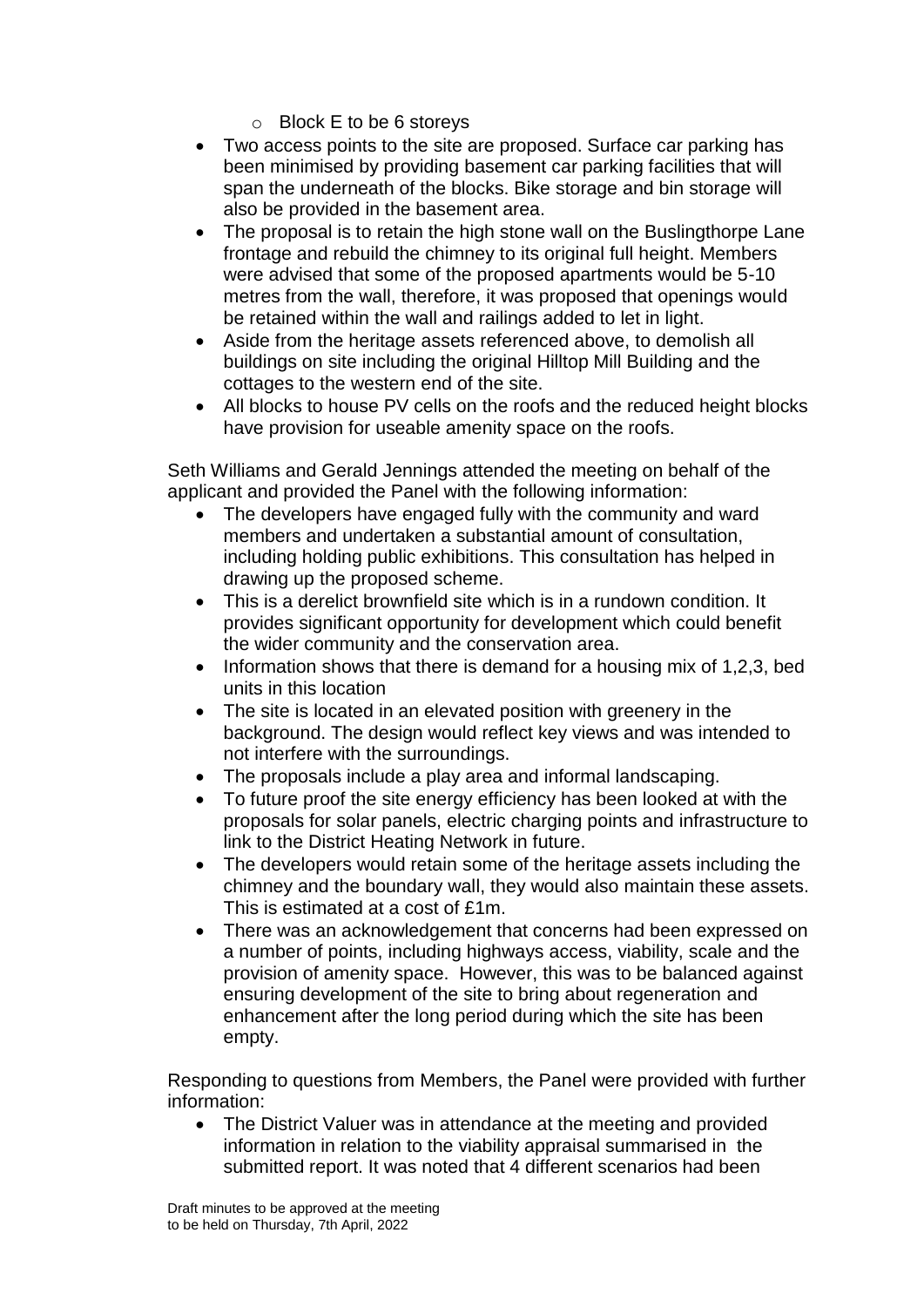considered when assessing the viability of the site. This scenario was considered to be the best.

- Members were advised that 7% profit would be a challenge. However, the developers were committed to retaining the heritage assets of the site as far as possible and as already outlined.
- Members had wondered why town houses had not been proposed in this location. They were informed that this had not been considered for this location. The topography and sustainable location meant the site was most conducive to apartments.
- It was noted that the proposed scheme did include 41 x 3 bedroom apartments and that there were proposals for larger 2 bedroom 4 person units.
- There was no objection to a 'claw back' mechanism if the site proved to be more profitable than expected.
- The developers had looked at energy efficient savings including electric charging points, heating systems, solar panels. The suggestion of ebikes was agreed to be a good idea for this site and bike storage was to be provided.
- The mill building and the cottages were thought to be in such poor condition that it would take considerable amounts of money to restore.
- Access points are restricted due to visibility issues.
- The chimney would be restored to its original height and would be a landmark feature. It was noted that Heritage England had not been consulted yet regarding the viability appraisal.
- Members were advised that the location of the play area and the amenity space in the central location were still open to discussion and suggestions. Members were of the view that any play area should have good quality equipment and allow children to use their imagination. Members were advised that consultation had been undertaken with the wider community on the amenity space, discussion had also been had with Meanwood Valley Urban Farm. It was noted that the play area and the central amenity space would not be enclosed and could be used by the wider community. The inclusion of playspace had arisen as a result of public suggestion during consultation.
- Only the roof space would provide private amenity space for the residents. The roof space would be planted to enhance the space.
- Members raised concerns that the design of the scheme was not welcoming to look at. The developers were of the view that the chimney in the central location was a character feature and the separation between the blocks opened up the area to the greenery beyond.
- Members raised concerns that one of the blocks was sited too close to the boundary wall which was to be retained. They were of the view that this would block light from the apartments. The Panel were advised that the boundary wall. although a significant height, would be restored with openings and railings at the points close to the apartments to allow an open view from the apartments. It was noted that this could be done without impact on the heritage asset.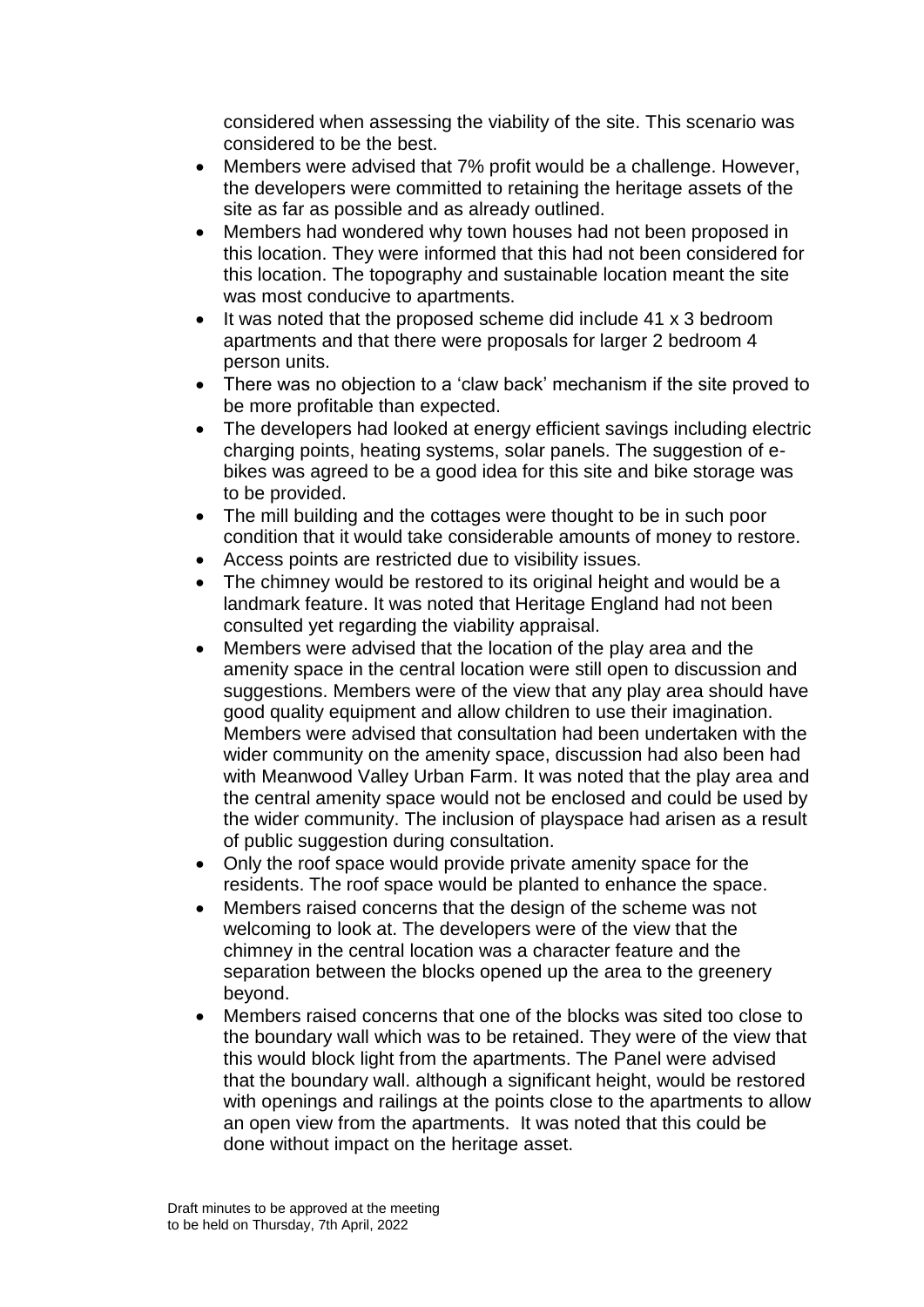- Members were advised by the District Valuer of market value for the development as:
	- o 1 Bedroom 1 person apartment at £72,000
	- o 1 Bedroom 2 person apartment at £178,000
	- o 2 Bedroom 3 person apartment at £200,000
	- o 2 Bedroom 4 person apartment at £230,000
	- o 3 Bedroom 4 person apartment at £261,000
	- o 3 Bedroom 5 person apartment at £296,000
- The developers agreed to consider suggestions of greening amenity space with green walls, fruit trees, edible gardens.
- The developers also agreed to consider reusing some of the materials from the old mill and cottage buildings which were to be demolished but confirmed that it would not be possible or cost-effective to refurbish these historic elements of the site.
- A daylight assessment had been undertaken to ensure that the amenity space provided the residents with daylight as set out in guidance.
- 294 parking spaces would be provided as agreed as sufficient with Highways Officers. It was noted that the developers would contribute to traffic regulation orders on Scott Hall Drive to avoid overspill parking from the development.
- The Panel were advised that this site had no relationship with the rest of the allocated site and there is no overarching masterplan, as the neighbouring land is under different ownership. It was noted that the developer had tried to engage with the other landowners, however, it had not been possible.
- Members noted that if the developer was to achieve market value as suggested, the site could potentially make £75m, if all the units sold. Members were of the view that if this amount was to be made affordable housing on this site should be achievable.

Members general comments included:

- Disappointment with the design, layout and massing of the scheme
- Disappointment with the lack of amenity greenspace
- Disappointment that the developers had not considered town houses in this location, as Members were of the view that this would be better as they were not in a city centre location and would provide more private amenity space, and suit families better.

In offering comments on the officers' questions in the report:

**1: Do Members agree that the form of the proposed development being wholly apartments is an acceptable form of development?**

Members had concerns about the scale and massing of the proposed blocks and considered that the applicant should investigate whether housing could be provided on the site.

**2: Do Members agree that the housing mix should be justified by the applicant prior to final determination by the submission of up-to-date evidence for the proposed housing mix and a housing needs assessment?**

Agreed.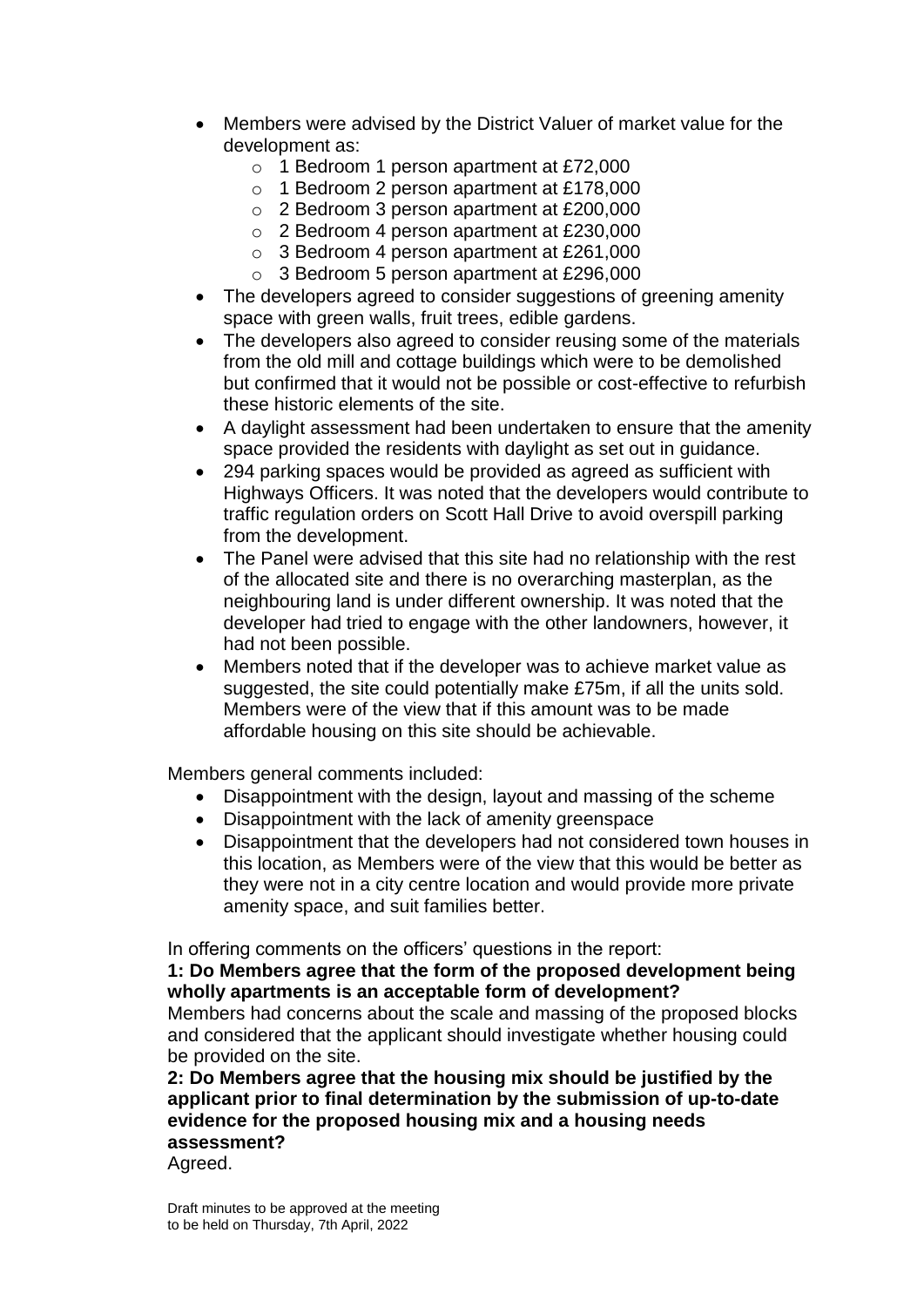3: **Do Members have any comments with regards to the over provision of M4(3) standard units but there being a lack of 3 Bed units provided to the necessary accessibility standards?**

Members welcomed the provision of accessible housing but considered that M4(3) units should include 3 bed units.

### **4: What are Members views on the form, level and nature of Green Space and Private Amenity space?**

More information required in respect of amount of greenspace, accessibility, topography, and landscaping. Further details in respect of the nature and location of planting were requested. It was also requested that cross-sections be provided to show how the nature of the open space and how any buildings would relate to it.

Members also requested further information in respect of the play space and how that was to be laid out.

**5: Do Members support the request by officers that the development is "future proofed" sufficiently in relation to the District Heating Network and Combined Heat and Power (CHP) provision?**

Agreed and applicant confirmed that the scheme would be future proofed. **6: Do Members support the pursuing of the concerns of Highways colleagues in respect of the provision of EVCP in accordance with the SPD?**

Agreed.

**7: Having regard to the impact on the character and appearance of the Buslingthorpe Conservation Area Members opinions requested with specific, but not exclusive, regard to:**

**•Is there sufficient justification for the demise of the two historic assets, Hill Top Works Mill building and the cottages to the western end of the site?**

**•Is there sufficient justification for the quantum of development now proposed with the associated compromises in other policy areas?**

Concerns were expressed about the scale and massing of the development and the impact that this would have on the character and appearance of the conservation area. Concerns were also raised about the proposed materials for the top floor of blocks A, B and E.

No concerns raised in respect of the treatment of the boundary wall to Buslingthorpe Lane. Members also welcomed the retention and extension of the chimney but asked whether the design of the scheme could be amended to make it more visible from Buslingthorpe Road.

No concerns were raised in respect of the loss of the mill buildings.

To investigate the scope for the re-using of materials from the existing structures to be demolished and how these could be incorporated into the scheme.

Members raised the matter of whether an alternative form of development in the form of housing, or including housing, could improve viability. If so, this may enable the retention and re-use of the cottages. It was also considered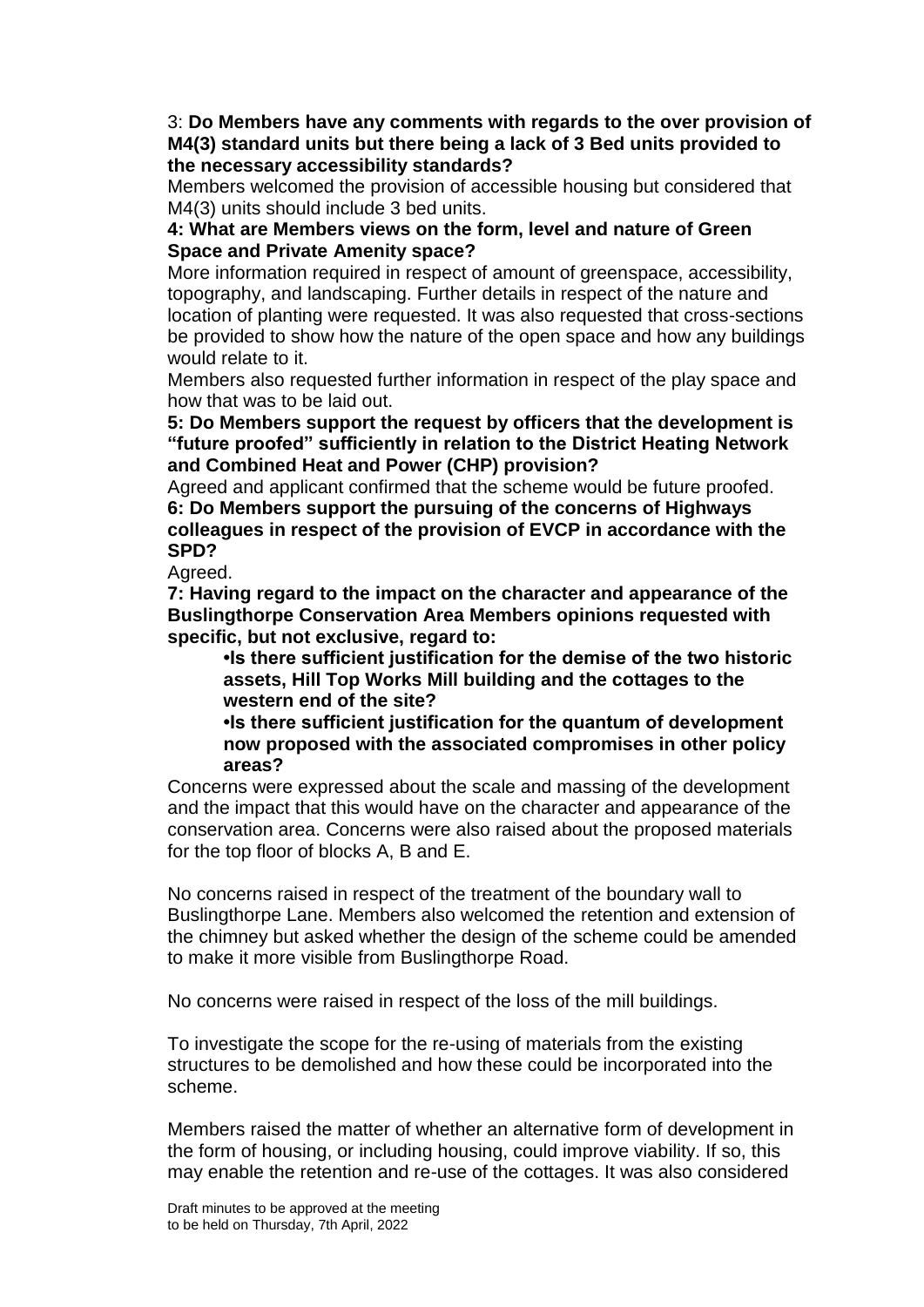that a housing scheme, or that includes a mix of housing and apartments may be more appropriate for this location within the conservation area.

Members also raised concerns about how this development may fit the development of the remainder of the wider SAP (Site Allocation Plan) housing allocation. It was requested that a masterplan be provided.

### **8: Do Members wish to comment on the package of contributions mentioned at Paragraph 36 in full (with summarised highlights above)?** No concerns were raised in that regard.

It was considered that sufficient parking should be provided on site to serve the needs of the development. It was noted that opportunities for on-street parking along Buslingthorpe Lane were extremely limited and would cause highway safety issues.

Members also requested that consideration be given to the provision of communal e-bikes in lieu of a metro-card contribution, as well as a clawback mechanism drafted within the Sec. 106 Agreement if the site proved to be more profitable than currently envisaged.

### **9: Are Members satisfied that the "worst case scenario" for the relationship of windows between Block A and Block B as discussed above is acceptable?**

Members requested further information to help them form a view on this issue. It was suggested that cross-sections be provided to show the relationship between the block and between the flats at the lower levels.

## **10: Do Members have any comments on the above-mentioned summary of the necessary contributions as a result of the development?**

Members did not feel it was appropriate to comment on this aspect considering the further work that needed to be undertaken. Members requested that the use of viability review and claw back clauses in the Sec.106 Agreement be investigated regarding greenspace contributions.

**RESOLVED** – To note the content of the report and provide views in relation to the questions posed in the submitted report to aid the progression of the application.

*Cllr G Almass left the meeting at 15:05 during this item.*

#### **70 21/08506/RM Reserved Matters Application for 785 dwellings relating to scale, layout, appearance and landscaping pursuant to Outline Application (17/02594/OT) at Land off Racecourse Approach Wetherby, LS22.**

The Chief Planning Officer presented a Reserved Matters application to the Plans Panel for 785 dwellings relating to scale, layout, appearance and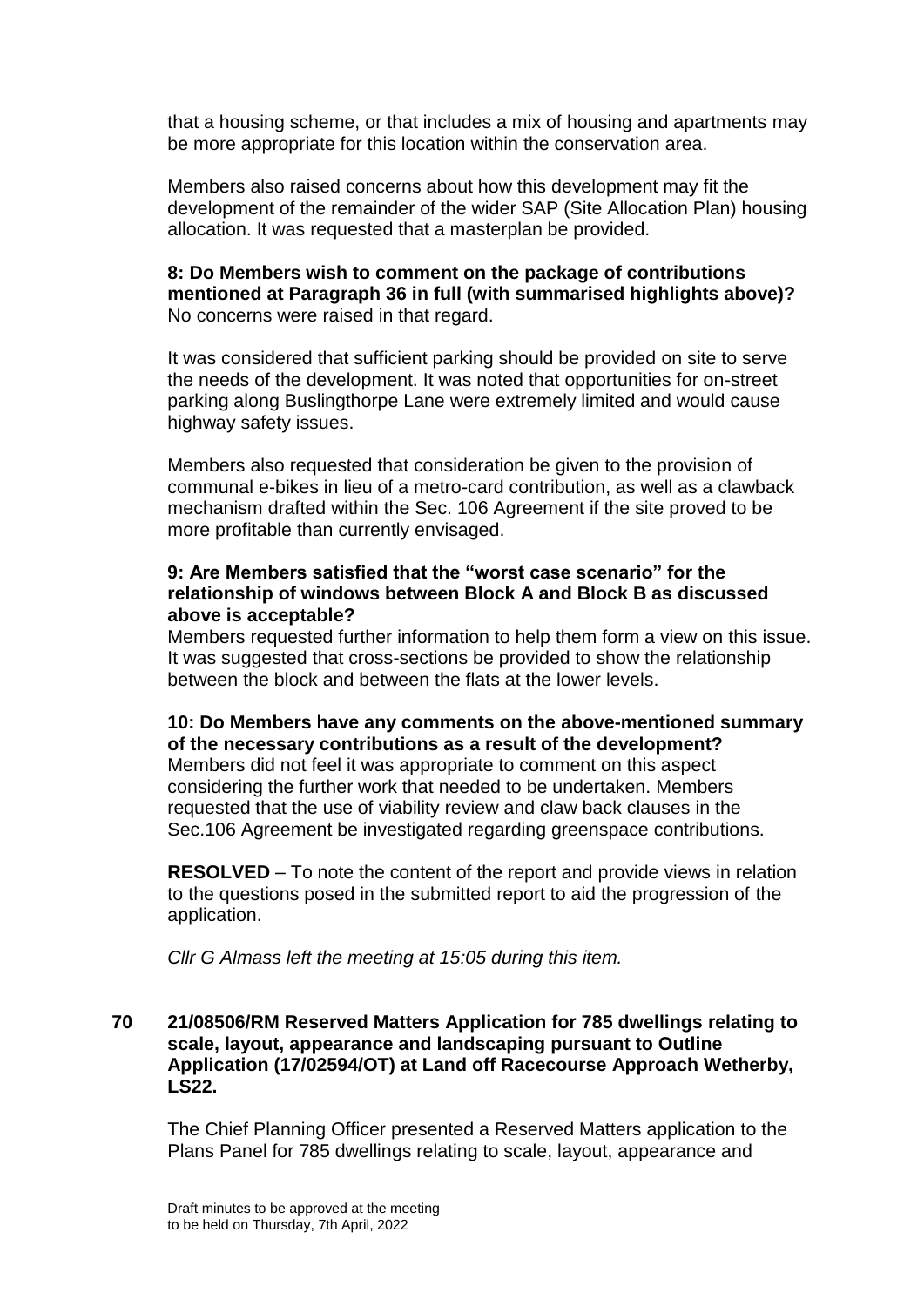landscaping pursuant to outline application 17/02594/OT at land off Racecourse Approach Wetherby LS22.

Members had attended a site visit earlier in the day. Slides and photographs were shown during the meeting.

Members were informed of the following points:

- This site is a recognised development opportunity which forms part of the allocation in the Site Allocations Plan (SAP) on the northern edge of Wetherby.
- This application is pursuant to an outline consent which was granted approval at City Plans Panel in August 2020 subject to a comprehensive list of conditions and the completion of a Section 106 Agreement. The Section 106 Agreement was completed on 20th September 2021.
- This Reserved Matters application seeks consent for 785 dwellings and detailed consideration of scale, layout, appearance and landscaping.
- This is a residential development of 785 units comprising of a mix of detached, semi-detached, apartments and terraced dwellings. There would be 713 houses and 72 apartments.
- The proposal also has 275 affordable units in a mix of 24 x two bedroom apartments, 122 x two bedroom houses, 105 x three bedroom houses and 24x four bedroom houses. This meets the affordable housing requirement.
- Members were advised that the Council is reviewing the demand for 4 bedroom houses in this area.
- The dwellings will be compliant with required internal space standards. The houses would be of traditional design with chimneys, using traditional materials. The housing mix was proposed as terraces, semidetached and detached houses. Apartments were proposed as being 3 storeys, there would be 4 blocks sited close to the young offenders buildings.
- The site will be accessed from three access points from Racecourse Approach, a comprehensive internal road layout will serve the development. This would retain the tree lined 'Avenue' in the southeastern area of the site.
- The proposed development features a central hub comprising of a primary school, retail unit and play area. Members were asked to note that the primary school and retail unit would be subject to separate planning applications.
- The existing Public Rights of Way are to be retained and connect to new footpaths.
- The design would see the retention and protection of natural features including Cockshot Wood and Sand Beck. A series of connecting green and blue spaces are proposed throughout the site. Various NEAP's, LEAP's and LAP's are proposed as well as additional tree planting and landscaping.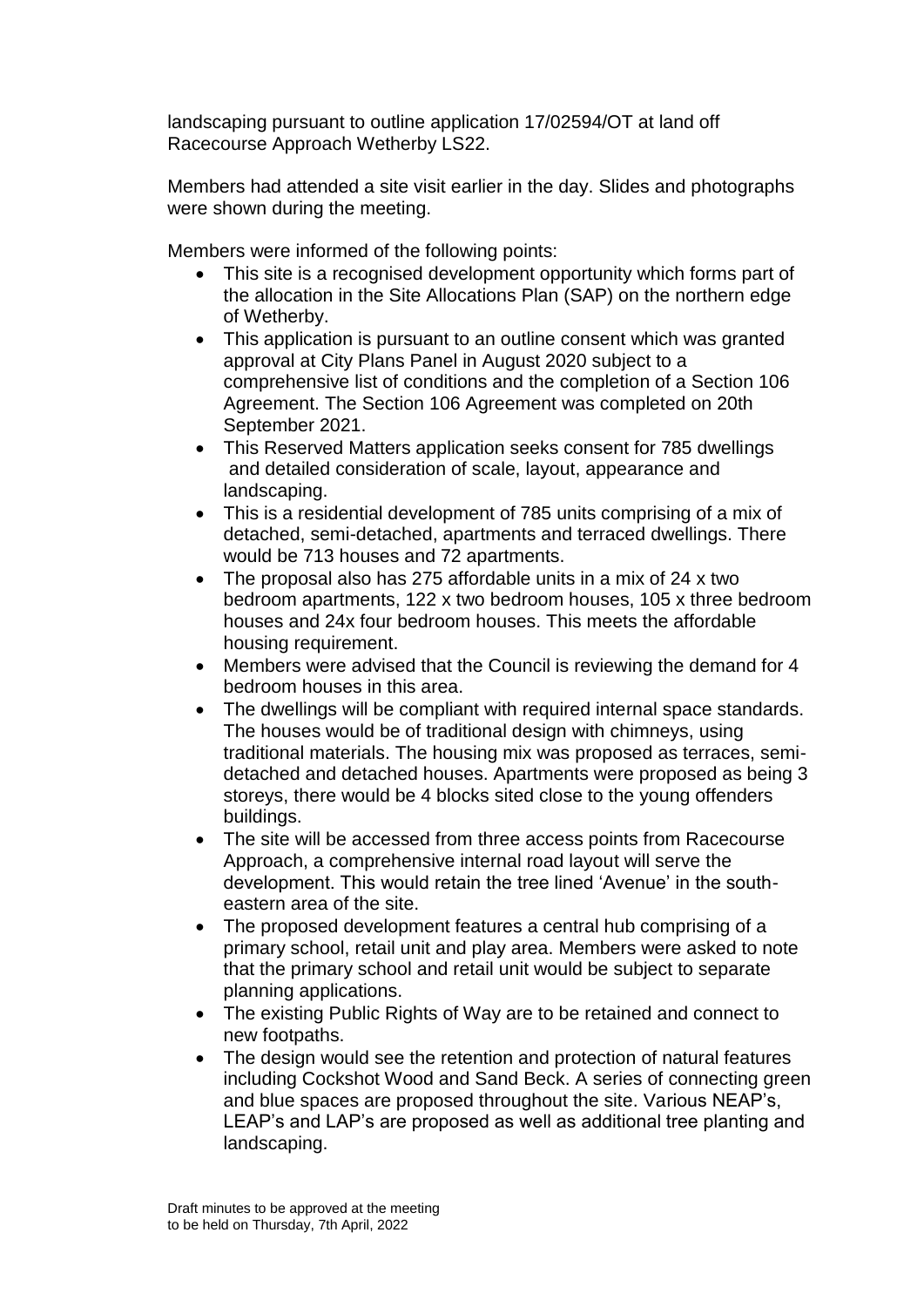Mr Owen from the Better Wetherby Partnership attended the meeting to inform the Panel why the Partnership objects to the proposals, along with Mr Catton of Wetherby Civic Society who was there to answer questions.

Mr Owen informed the Panel of the following points:

- The Better Wetherby Partnership had attended the workshops and he said for the record that officers had provided good work at these workshops.
- This scheme as it currently exists was proposed pre- recession. The country is now heading towards another recession with increased fuel costs etc.
- Concerns in relation to chimney pots was raised in relation to the climate emergency given the emissions into the atmosphere.
- He said that there was a reliance on brick and the group were requesting the use of more timber in the architectural design of the houses.
- The group had concerns about the location of the site close to the A1M in relation to air quality and noise pollution. It was noted that a site close to this proposed site already had issues with noise. It was noted that Mr Tim Summers had already undertaken a noise survey and this should be considered. Mr Owen appreciated that this survey was on the planning portal, however it would need to be updated. Mr Owen was of the view that some of the proposed affordable houses were situated close to the A1M and the families who would live in these would need safeguarding from the noise and air pollution caused by the A1M.
- It is envisaged there will be disruption during the construction process. Construction Management Plans are often required, but seldom adhered to and this needed to be thoroughly considered.
- Concerns were raised in relation to the access points along York Road, where there had been two fatal accidents. It was the view that traffic management should be looked at in this location.
- Mr Owen made mention of errors within the report and was asked to clarify these for the benefit of the Panel. The following was noted:
	- o Paragraph 45 in relation to consultation. The public consultation was stated as having been held on the wrong date.
	- o It was noted that a letter detailing various matters that the Partnership wished to raise following the event had not been replied to. This included proposals for mitigation measures to assist with noise pollution issues.
	- o Paragraph 48 in relation to flood risk management required more details and clarification.
	- o Paragraph 49 Yorkshire Water had been the subject of Ofwat in relation to the discharge of water into rivers. This had been red flagged due to lack of capacity.
	- o Paragraph 50 the air pollution report had not been updated
	- o Paragraph 55 the references to Public Rights of Way were believed to be the wrong way round.
	- o Paragraph 60 in relation to letters received were comprehensive but not noted.

Draft minutes to be approved at the meeting to be held on Thursday, 7th April, 2022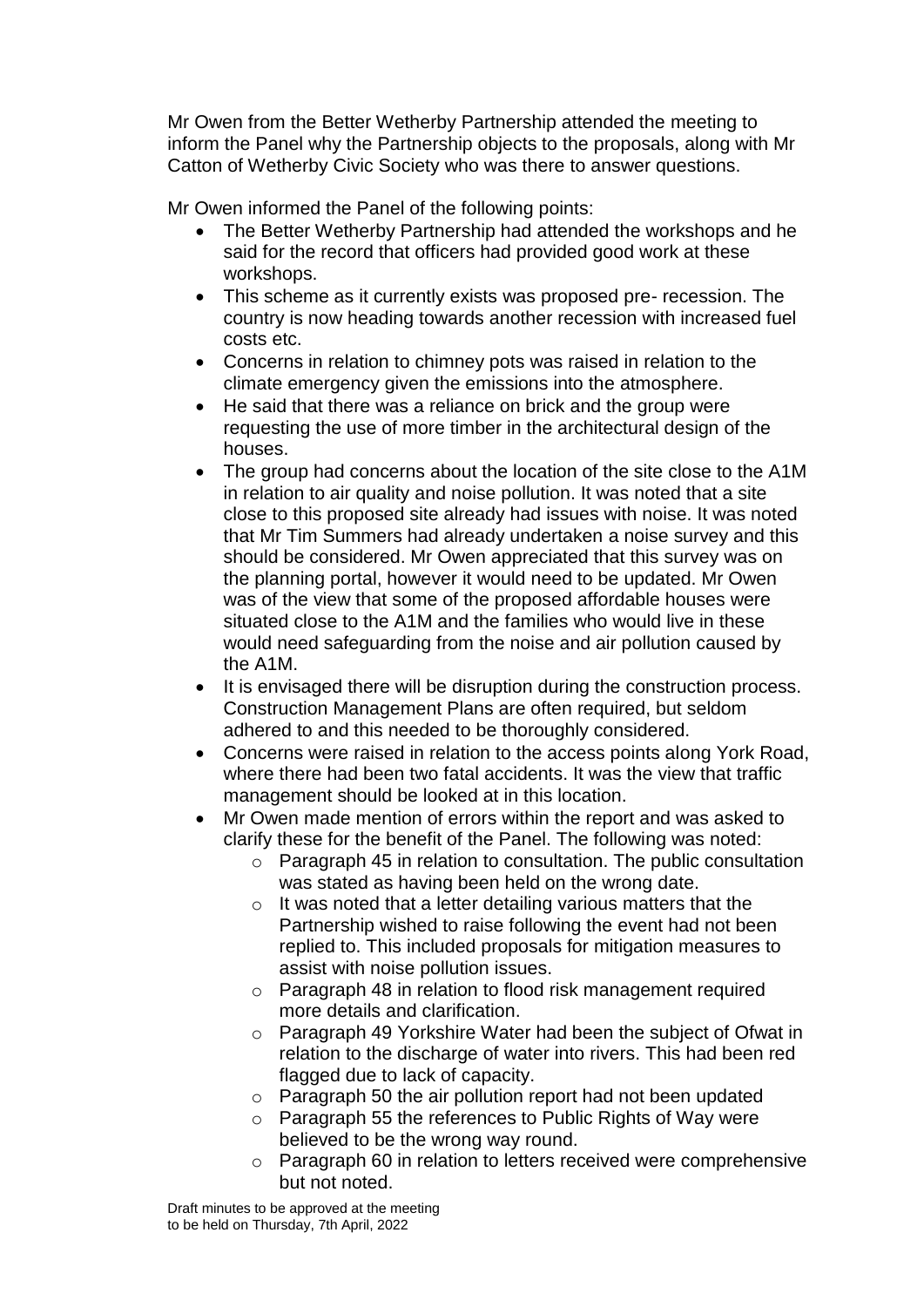o Conditions 31 and 32 offers electric charging points however, there would still be pollution through rubber shavings off tyres.

Mr Catton informed the Panel that there had in fact been 3 fatalities on York Road with the most recent in December 2021. He was of the view that there needed to be better connectivity between the site and Wetherby High School, and the town. It was his view that there would be more fatalities if this was not addressed as children would need to cross this busy road. Mr Catton recalled Cllr Nash suggesting a pedestrian crossing was required along this stretch of road at City Plans Panel. It was noted that there is provision further down the road, however people would have to walk along a narrow footpath to get to it.

Mr Catton was of the view that chimney pots were redundant and there was no reason for them to be incorporated into the design. He also raised the issue of the use of bricks in the design of the houses as manufacture of bricks caused high emissions.

Mark Johnson and John Hetherington attended the meeting on behalf of the applicant. They informed the Panel of the following points:

- Details relating to air quality and noise pollution were to be considered and discharged in the conditions attached to the outline planning permission. They said that so many reports had been submitted, however, they may not have been updated and submitted at the same time. For clarity, it was reiterated that these did not all relate to the application before Members for consideration as a Position Statement, but a number instead related to the separate discharge of condition applications.
- This site was an important site for the delivery of houses in the north of the city.
- They had submitted detailed design documents including changes which had been in consultation at the workshops. Included within the reserved matters were also information on drainage and carbon reduction.
- The developers had looked to be innovative in design. They acknowledged that innovation can be subjective, and that modern design can quickly become outdated. During the workshops the preference for design had been for traditional houses. The housing mix would replicate that of Wetherby. The development sought to be innovative in other ways.
- This report looks at the blue and green infrastructure, housing mix and what the developers propose for policy compliance in terms of carbon reduction.
- It is proposed that gas boilers would be used in the first phase of the site being removed through the further phases.

Member's discussions included:

 The location of the retail unit which was proposed to be a small convenience store. It had been suggested at City Plans Panel that the location of this unit would be better suited at the edge of the development, so that it not only served the local houses but could pick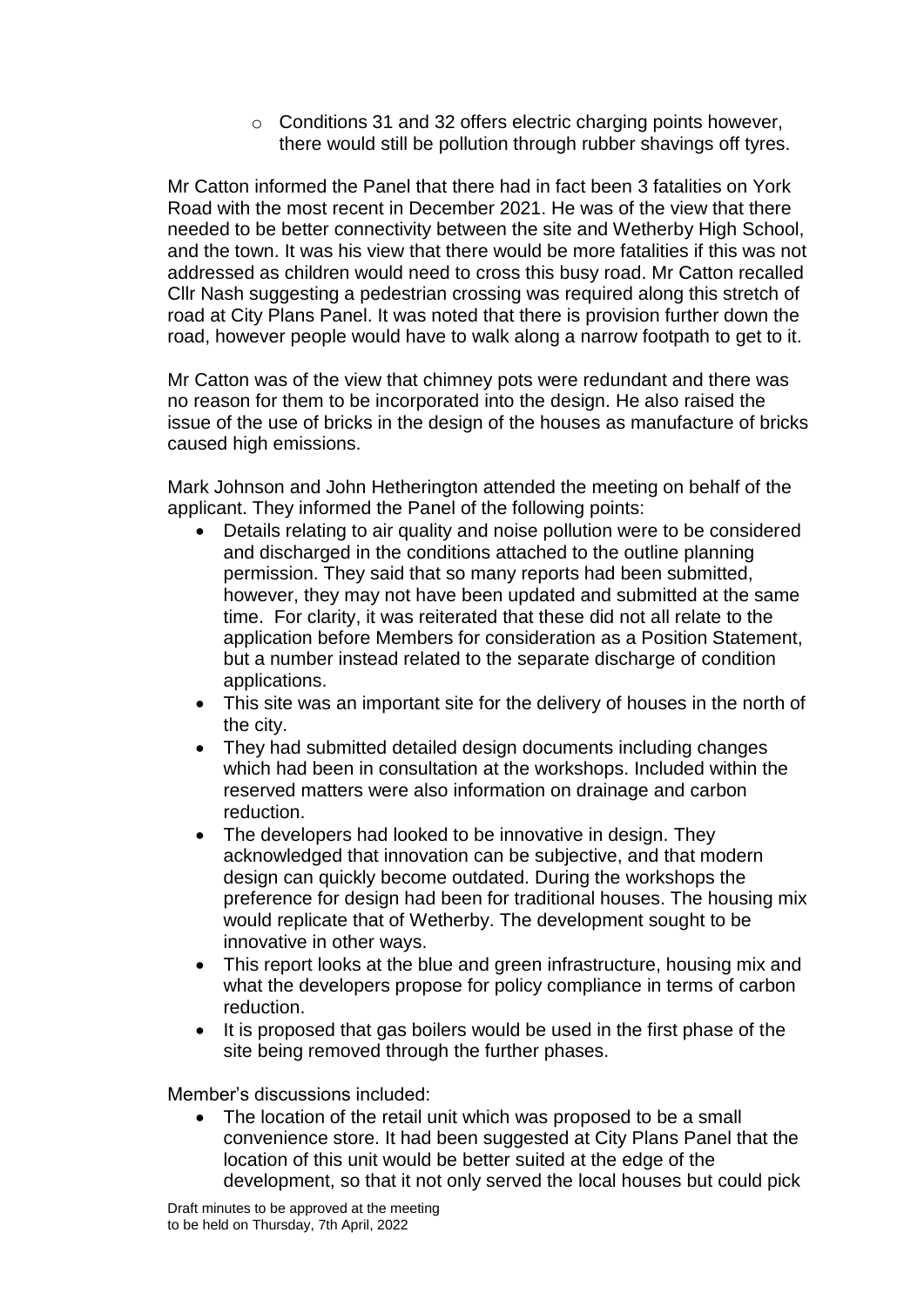up passing trade. It was also the view that the residents of the new development would still access the shop when accessing or leaving the estate. The applicant noted that locating the retail unit within was in the hope that this would create a central hub for residents.

- It was acknowledged that Education had requested the primary school should be located in the centre of the development.
- Members recognised that the developers had built the Church Fields development in Boston Spa which in their view was an exemplary and positive development. However, Members were of the view that this development before the Panel was underwhelming. The developer had said that they wanted to be innovative. However, Members were of the view that this proposal was not innovative enough and needed to be designed with the site and location firmly in mind.
- Members thought that the collaboration with the community and officers was commendable, but the developers did not seem to have listened to what was required in the locality.
- Members were of the view that this development should have bespoke houses, which were fit for purpose and that the scheme should be one which was award winning.
- Members had concerns about how the affordable housing was to be distributed through the site. They were advised that the affordable houses would be in clusters across the site. It was noted that the Housing Association were agreeable to this, but Members suggested more pepper-potting of affordable housing would be welcomed.
- Members wished to see the design bring in the countryside through design and materials.
- It was the view that this is a standalone scheme not blended to Wetherby, and it need to 'sit right' with the town.
- The development at North Stainley, Harrogate was suggested as an area to visit as this development was thought to be well designed with traditional houses.
- It was recognised that regulations in terms of climate change were changing fast. However, it was the view that the developers needed to be forward thinking in terms of ground source heat pumps being provided – as the developer had confirmed that dwellings in the initial phases would have traditional boiler systems.
- Members suggested that the green space could be used for communal gardens, to grow fruit trees and be planted with edible plants.
- Members were of the view that there was an over supply of 4-5 bedroom properties and that the area required more 3-4 bedroom properties. It was also noted that there was a demand in the area for bungalows.

In offering comments on the officers' questions in the report:

**1. Do Members wish to comment on the proposed housing mix proposed by the applicant in light of the requirements of Leeds Core Strategy policy H4 and Wetherby Neighbourhood Plan policy H1?** The area required more 3-4 bedroom properties. It was also noted that there was a demand in the area for bungalows.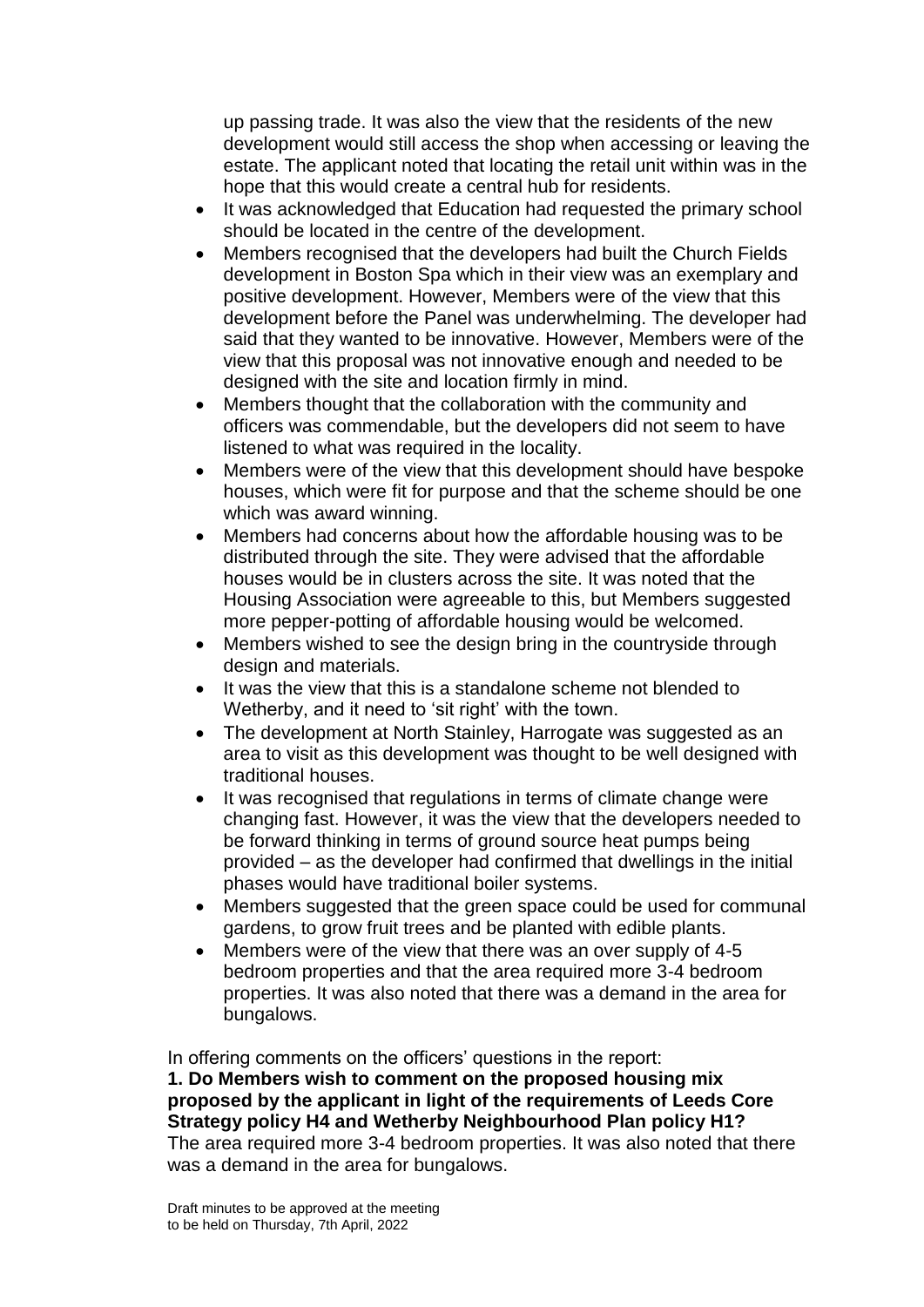### **2. Do Members wish to comment on the proposed affordable housing provision, including matters of the house/apartment split, the mix of unit sizes and the location of units across the site?**

Affordable housing should be 35%. Members had concerns about the cluster of affordable houses. However, if this was the best solution then they should be innovative, those close to the boundary of the motorway should not have living quarters facing on to the motorway. There should also be boundary treatment to mitigate noise and air pollution.

### **3. Do Members wish to comment on the general approach to create different character areas and design proposals advanced by the applicant?**

It was the view that the approach was correct in terms of having different character areas. However, the execution was poor.

**4. Do Members feel satisfied that the proposals will deliver a high quality development and the approach with regards to 'innovation'? If not, where would Member's priorities lie in seeking further enhancements in these respects?**

Members were of the view that the design was not innovative enough and that the houses needed to be bespoke having regard to its setting and context. This could include the use of timber frames in construction.

**5. Are Members satisfied that the appearance and scale of the development will create a beautiful and distinctive place with a consistent and high-quality standard of design as per NPPF guidance?** Members were disappointed with the appearance and scale of the

development. They suggested making more of the green and blue spaces and that the design of the houses should take advantage of the setting.

## **6. Do Members wish to make any comments on the layout proposed with regards to the provision of green spaces, connectivity, health, and wellbeing**?

Some Members had expressed concerns that the proposed layout would mean that the shop would not survive if it was located in the centre of the development and should be moved to the edge of the development, so that it could catch passing trade. It was the view that having the shop close to the school was a good idea. Members had concerns that the only access along York Road was dangerous and that a crossing was required to access facilities such as medical centre and the town. The crossing would be an important part of place-making and encourage active travel.

## **7. Do Members wish to make any comments on the layout in respect of car parking provision?**

Members expressed concerns that there may not be enough parking as many families now have two cars, it was suggested that there parking should be provided in accordance with the council's guidelines. It was also the view that having parking away from homes would cause issues with residents parking on grass verges. Therefore, there should be dedicated on plot parking. Members also recognised that public transport in this area was difficult.

# **8. Do Members wish to make any comments on the landscape proposals with regards to biodiversity and linkages between SuDs drainage basins and greenspaces?**

Members had concerns that in this area there were regular overspills into the River Wharfe. They wished to see innovative solutions to drainage and